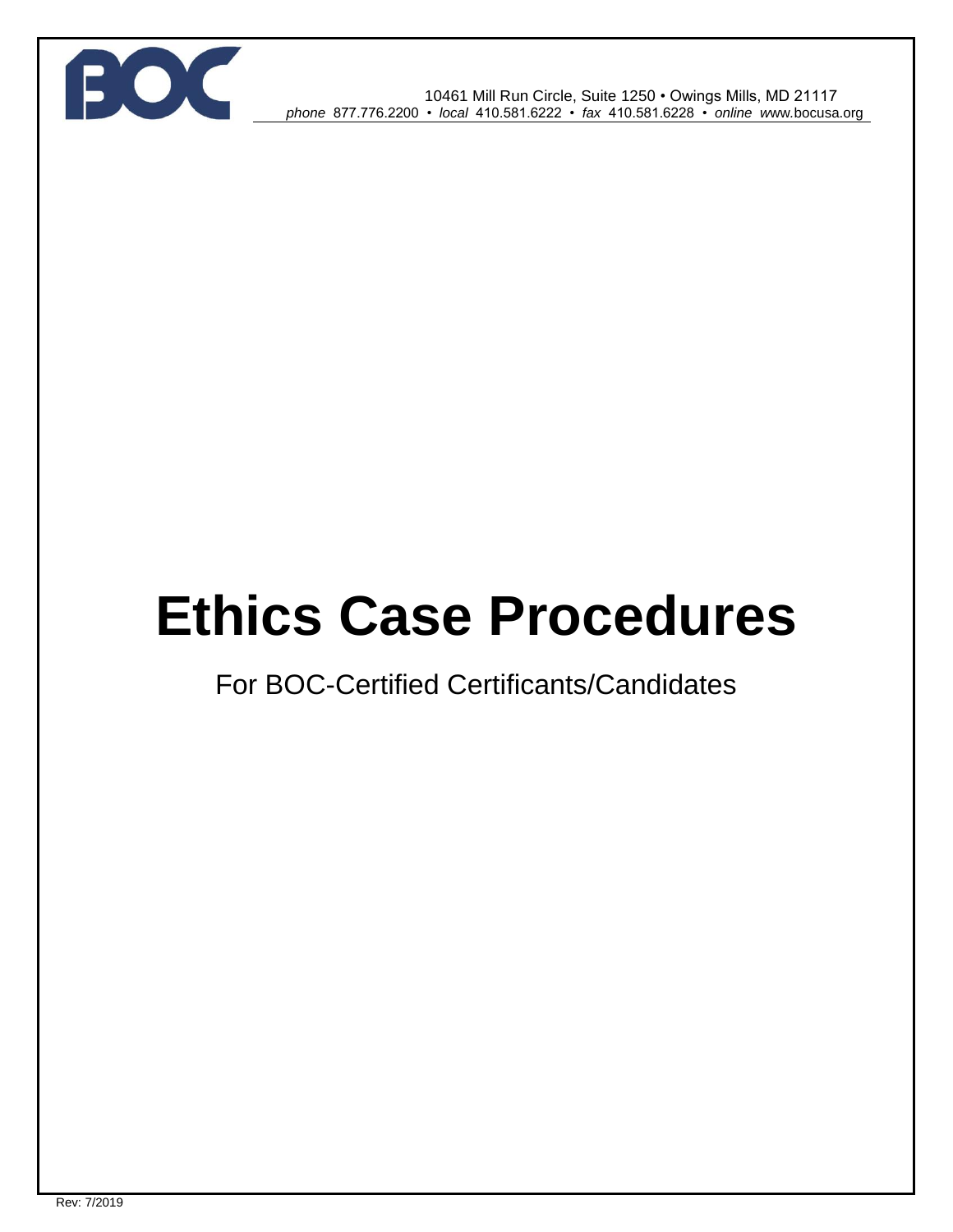### **Contents**

| O. Reapplication and Reinstatement Procedures Following Revocation, Suspension and Probation |
|----------------------------------------------------------------------------------------------|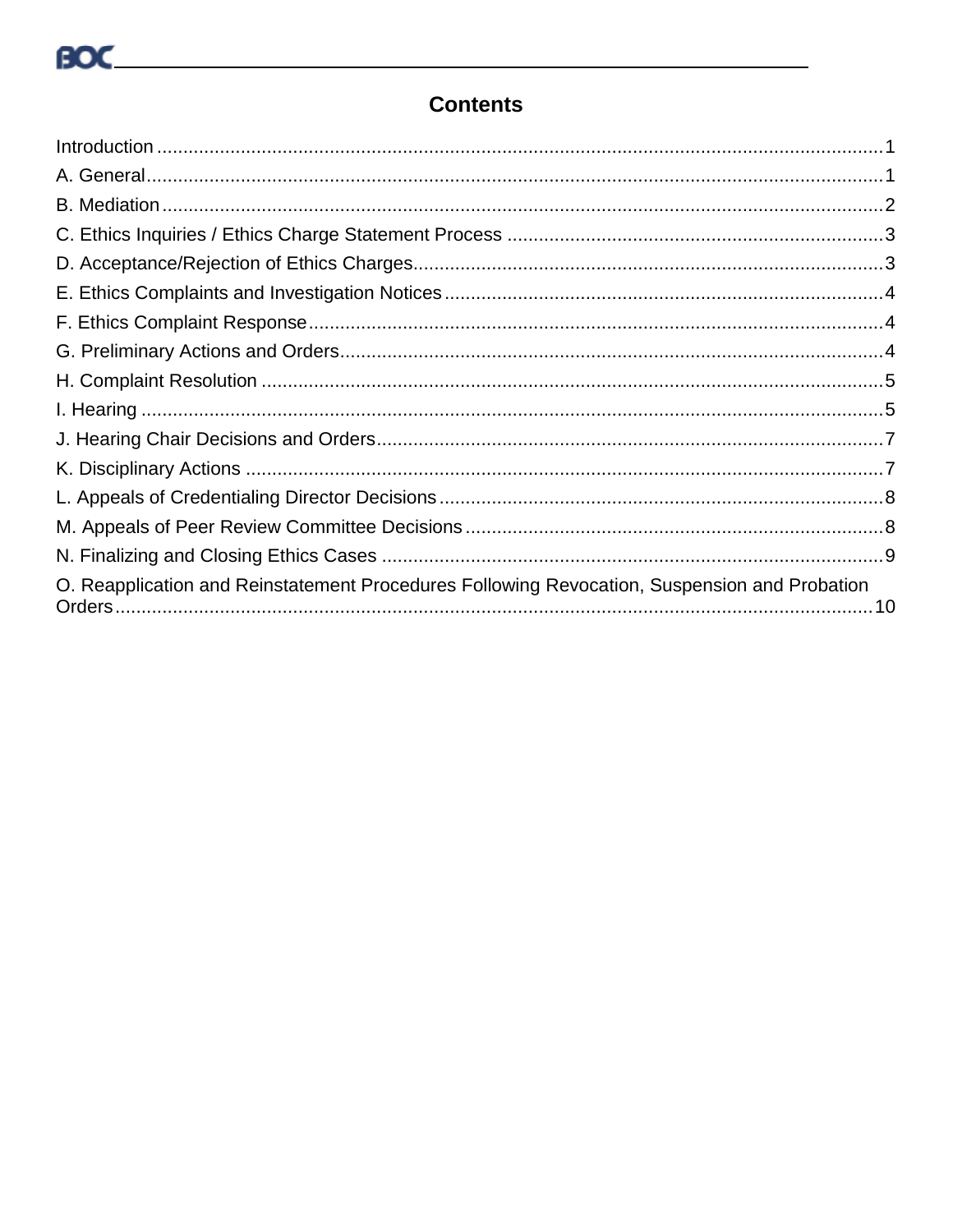# **Ethics Case Procedures**

## **For BOC-Certified Certificants/Candidates**

#### **Introduction**

<span id="page-2-0"></span>The Board of Certification/Accreditation, International (BOC) develops, promotes and demands high ethical standards for all BOC Certificants/Candidates as set forth in the BOC Code of Ethics (hereinafter, the "Code").

The following Ethics Case Procedures (hereinafter, "Procedures") are the rules for processing alleged violations of BOC's Code. These Procedures apply to all individuals seeking BOC certification ("Candidates") and all individuals certified by the BOC ("Certificants"), including the following Certificant groups: Orthotist; BOC-Certified™ (BOCO®); Prosthetist, BOC-Certified™ (BOCP®); Certified Orthotic Fitter™ (COF®); BOC Pedorthist™ (BOCPD™); Certified Mastectomy Fitter™ (CMF®); and Certified Durable Medical Equipment Specialist™ (CDME™).

All Certificants and Candidates agree to abide, and be bound, by BOC policies, including the Code and these Procedures. In addition, all BOC Certificants/Candidates agree that these Procedures are the exclusive process for resolving all ethics matters, including complaints and violations. Further, the Code and these Procedures shall in all respects be interpreted, enforced and governed under the laws of the State of Maryland, and the venue of any such dispute shall be in the Circuit Court for Baltimore County. Any action, claim or dispute arising out of the Code and these Procedures, including all actions relating in any way to a decision or order issued pursuant to the Code and these Procedures, shall be brought in the State of Maryland in the Circuit Court for Baltimore County, regardless of whether the conflict of law rules of this or any other jurisdiction indicate otherwise.

#### **A. General**

<span id="page-2-1"></span>**1. Nature of the Process.** These Procedures are the exclusive means to resolve all BOC ethics charges and complaints. BOC has the exclusive authority to reject any complaint or terminate and/or conclude any ethics inquiry or case regardless of circumstances. By applying for certification or recertification, Certificants/Candidates agree that they shall not challenge the authority of BOC to apply the Code and these Procedures or other policies and shall not contest the outcome or determination of any BOC action taken pursuant to these policies in a legal or government forum, including any court of law.

These Procedures are designed to operate without the assistance of attorneys. The parties are encouraged to communicate directly with BOC's Credentialing Director or his or her designee (collectively, "Credentialing Director"). Any party may be represented by an attorney with respect to an ethics proceeding; however, if a party elects to be represented by counsel, that party and attorney may be directed to communicate with BOC only through BOC legal counsel and must comply with that direction, if issued.

- **2. Participants.** Ethics cases may be decided by BOC's Chief Executive Officer ("CEO"), BOC's Peer Review Committee, BOC's Board of Directors, BOC's Board Chair, BOC's Credentialing Director, and/or any representative designated by the CEO or authorized by these Procedures. A Certificant/Candidate who is the subject of an ethics charge or investigation is identified herein as the "respondent." The person or entity initiating an ethics complaint against a Certificant/Candidate is identified herein as the "complainant."
- **3. Ethics Charge Statement.** A party with a good faith belief that a Certificant/Candidate has committed an ethics violation may initiate an ethics case as a complainant. The Ethics Charge Statement form is available on BOC's website [\(www.bocusa.org\)](http://www.bocusa.org/). The complainant must complete the information requested on the Ethics Charge Statement and submit the completed form to the Credentialing Director. Each Ethics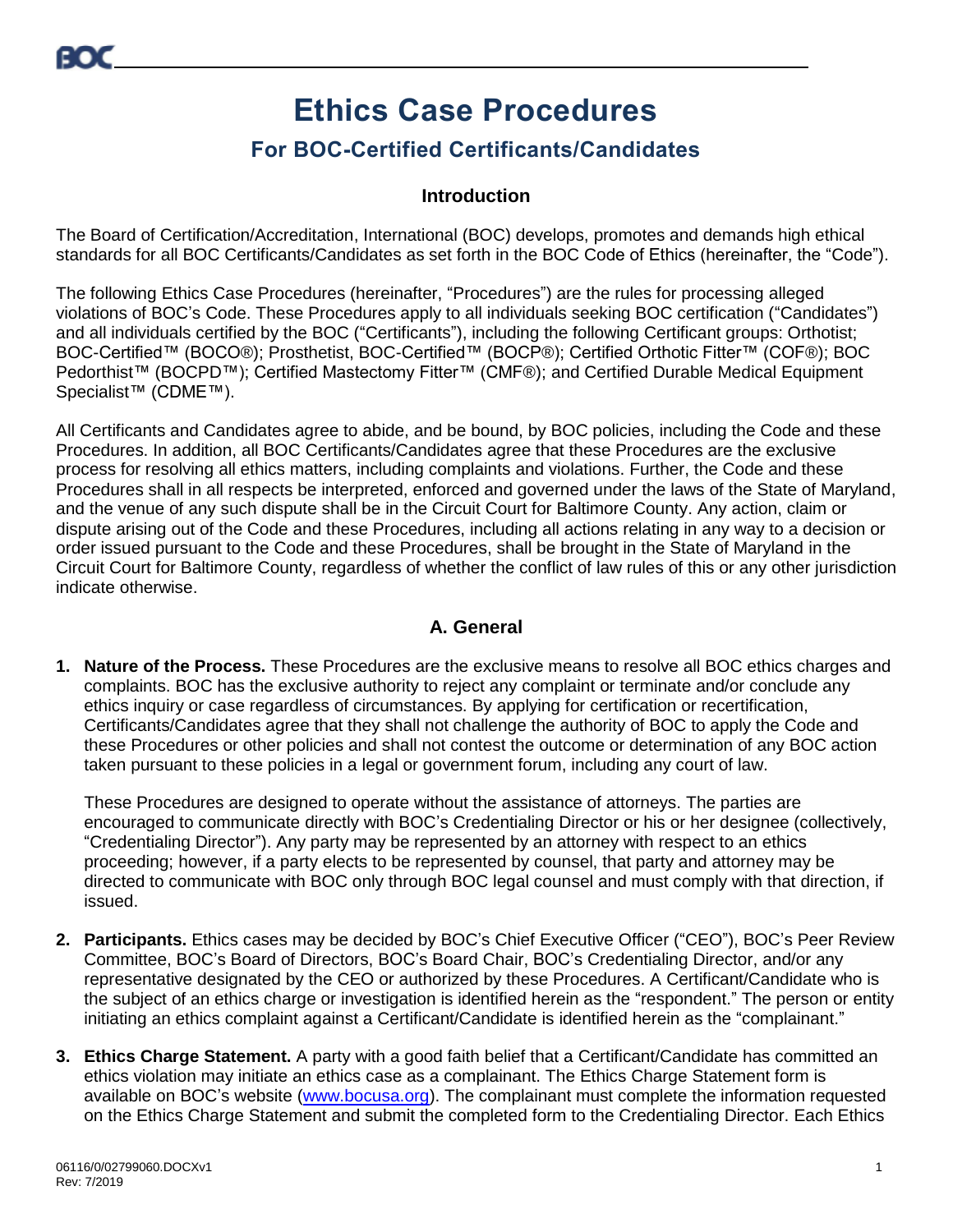

Charge Statement must include a detailed written description of the factual allegations supporting the ethics charge(s). Before BOC will consider a complaint, all sections must be completed.

- **4. Time Requirements.** BOC will make every effort to adhere to the time requirements set forth in these Procedures. However, BOC's failure to meet a time requirement will not preclude the final resolution of any ethics matter. Complainants and respondents are required to comply with all time requirements specified in these Procedures. Time extensions or postponements may be granted by the BOC Credentialing Director if a timely written request sets forth good cause or if the postponement is in the best interest of resolving the complaint fairly.
- **5. Litigation / Other Proceedings.** BOC may accept and resolve ethics complaints notwithstanding that civil, criminal or other proceedings related to the complaint or parties are pending before a court, regulatory agency, professional body or similar entity. BOC may, in its sole and absolute discretion, continue or delay proceedings under these Procedures in such cases.
- **6. Complaints Concerning Non-Certificants.** In the event that BOC receives an ethics inquiry or Ethics Charge Statement concerning an individual who is not a BOC Certificant/Candidate, BOC may refer the complainant to the appropriate authority.
- **7. Improper Disclosure / False or Misleading Responses.** With respect to an ethics charge, any failure to disclose pertinent information or the submission of any false or misleading disclosure may result in the dismissal of the complaint.
- **8. Time Limitations Concerning Complaints.** BOC may consider any ethics complaint, regardless of:
	- Whether the respondent was a BOC Certificant/Candidate at the time of the alleged violation.
	- (b) When the alleged violation occurred.
- **9. Confidentiality.** The identities of all members of the Peer Review Committee and of the Board Chair may remain confidential and may not be revealed or released without the specific authorization of each member. All communications regarding an ethics violation, unless directed otherwise, shall be addressed to the Credentialing Director.
- **10. Failure to Cooperate.** Cooperation by all parties, including complainants and respondents, is required. If any party refuses to reasonably cooperate with BOC and it is deemed by BOC that such failure to cooperate is without good cause, BOC, in its sole and absolute discretion, may take any remedial action it deems reasonable, including the dismissal of an ethics complaint or the revocation of a certification.
- **11. Resignation from BOC.** Should a respondent attempt to relinquish BOC certification or withdraw an application during the course of any ethics inquiry or case, BOC reserves the right to continue the matter to a final resolution according to these rules.

#### **B. Mediation**

- <span id="page-3-0"></span>**1. Cases Appropriate for Mediation.** Mediation is a nonbinding process to informally resolve disputes. The Credentialing Director will review all charges, complaints and Ethics Charge Statements to determine if the case is appropriate for mediation. The Credentialing Director will make a decision concerning the likelihood that the matter can be resolved fairly through mediation and without formal disciplinary proceedings as described in these Procedures. Ethics cases concerning charges issued by a regulatory agency or professional body and those involving alleged criminal conduct are generally not appropriate for mediation.
- **2. Successful Mediation.** In the event of successful mediation, the Credentialing Director will prepare an agreement or similar document memorializing the terms of the mediated resolution, a copy of which will be forwarded to the parties.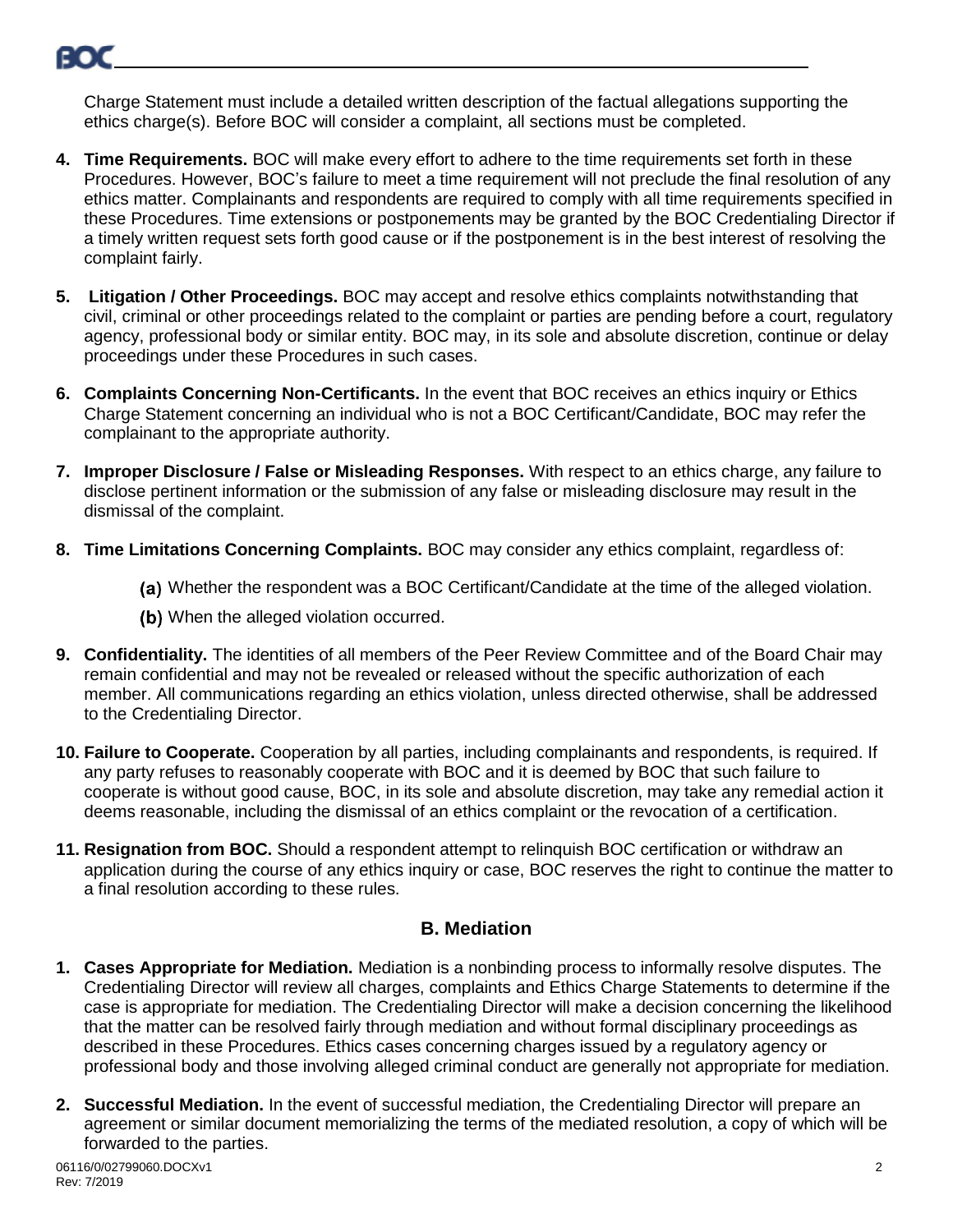

**3. Unsuccessful Mediation.** In the event of unsuccessful mediation, the Credentialing Director will refer the case to the Peer Review Committee for resolution consistent with these Procedures.

#### **C. Ethics Inquiries / Ethics Charge Statement Process**

<span id="page-4-0"></span>**1. Ethics Inquiries.** The Credentialing Director will record all ethics inquiries and identify the person(s) making the inquiry, the Certificant/Candidate identified, the State from which the inquiry originates and the nature of the problem. This case log will remain confidential and will be available only to authorized representatives of BOC, or it may be released for review to cooperating agencies and organizations.

**Ethics Charge Statements / Description of Charges.** In order for BOC to consider an ethics complaint, a complainant other than BOC must complete and submit to the Credentialing Director an Ethics Charge Statement, including all information required by the form. The Ethics Charge Statement is a formal written communication from a complainant describing the allegations against a Certificant or Candidate and is the only form of complaint submission accepted. Public documents such as newspaper stories, court verdicts or agency decisions are not acceptable and will not be considered as Ethics Charge Statements, but such material may be submitted as documentation to support a complaint. The Credentialing Director will send letters to the complainant and respondent stating whether the charges submitted are accepted or rejected for a formal ethics investigation.

#### **D. Acceptance/Rejection of Ethics Charges**

- <span id="page-4-1"></span>**1. Receipt of Charge.** When an Ethics Charge Statement is received by BOC, the Credentialing Director will:
	- (a) Review the material received and assign a case number to the matter.
	- (b) Review the allegations made concerning the charges.
	- Determine whether the charges are presented in sufficient detail to permit BOC to conduct a preliminary investigation.
	- (d) If necessary, contact the complainant and request additional factual material.
- **2. Charge Acceptance.** The Credentialing Director will review each charge presented in an Ethics Charge Statement submitted by a complainant and then determine if it will become the subject of a formal Ethics Complaint and Investigation. The following criteria will be considered to determine if a charge is accepted or rejected:
	- (a) Whether the respondent is a BOC Certificant or Candidate.
	- (b) Whether the allegations constitute a violation of the Code.
	- (c) The passage of time since the alleged violation occurred.
	- Whether relevant and reliable information concerning the charge is available.
	- Whether the complainant is willing to provide documentation or other information to BOC concerning the complaint.
	- Any other facts or circumstances deemed relevant by the Credentialing Director.

The Credentialing Director will determine whether the charge(s) and available information support a formal Ethics Complaint, and upon such determination, will issue a formal Ethics Complaint and Investigation Notice.

**3. Charge Rejection.** If the Credentialing Director determines that an allegation should not become the subject of a formal Ethics Complaint, the Credentialing Director will reject the charge(s). The Credentialing Director will notify the complainant by letter within approximately twenty-one (21) days of the determination.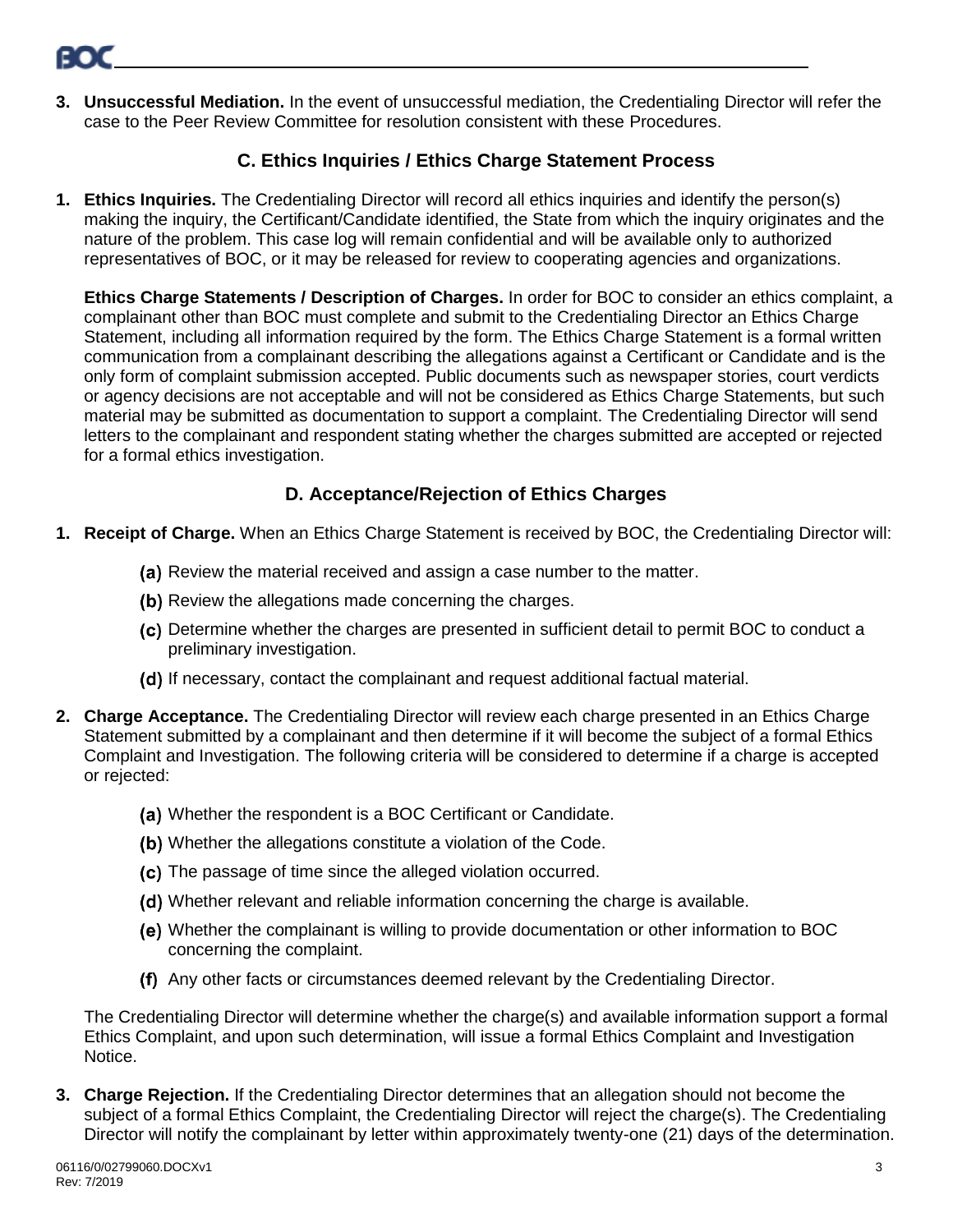The Credentialing Director's decision is final and not subject to challenge or appeal. If the complainant discovers new or additional information that he or she believes constitute an ethics violation, he or she may submit a new Ethics Charge Statement.

#### **E. Ethics Complaints and Investigation Notices**

<span id="page-5-0"></span>**1. Ethics Complaint and Investigation Notices.** After an ethics charge is accepted, the Credentialing Director will issue a formal Ethics Complaint and Investigation Notice identifying each Code violation alleged and the supporting factual basis for each complaint. This Notice will be delivered to the respondent at the respondent's email address and at the last known address(es) by certified mail under "Restricted Delivery" with a return receipt requested. It will be marked "Confidential."

The Notice will state that the respondent may request a hearing or submit the case for review and resolution to the Credentialing Director. If the respondent does not request a hearing, the complaint will be resolved by the Credentialing Director under Section H of these Procedures.

#### **F. Ethics Complaint Response**

- <span id="page-5-1"></span>**1. Submitting an Ethics Complaint Response.** Within thirty (30) days of the respondent's receipt of an Ethics Complaint and Investigation Notice, the respondent must submit an Ethics Complaint Response pursuant to the instructions in the Notice. The Ethics Complaint Response must include the following:
	- (a) A full response to each complaint.
	- (b) The identification and a copy of each document that the respondent believes to be relevant to the resolution of the Ethics Complaint.
	- (c) Any other information that the respondent believes will assist BOC in considering the Ethics Complaint fairly.
- **2. Response Deficiencies.** The Credentialing Director may require the respondent to supplement existing documentation or provide additional information or documents.

#### **G. Preliminary Actions and Orders**

- <span id="page-5-2"></span>**1. Suspension of Certification.** The Credentialing Director may issue a Preliminary Suspension Order involuntarily suspending the respondent's certification(s). In addition, BOC may request that the respondent voluntarily suspend his or her certification(s). Upon suspension, the respondent will cease representing himself or herself as certified, credentialed or otherwise endorsed by BOC until further notice. In addition, the respondent will return any BOC certificates to BOC to be held until the final resolution of the complaint. This Suspension Order will stay in effect until the final resolution of the complaint.
- **2. Circumstances Warranting Preliminary Suspension Orders.** Preliminary Suspension Orders are authorized where:
	- (a) The respondent has been convicted of a criminal act.
	- (b) The respondent has been indicted or similarly charged with a criminal act or violation of a criminal law under statute, law or rule.
	- The respondent has been found in violation of any law, regulation or rule by a professional regulatory body, or has been sanctioned or disciplined by such a regulatory body.
	- (d) The respondent is the subject of a formal complaint or similar charge and/or investigation by a professional regulatory body.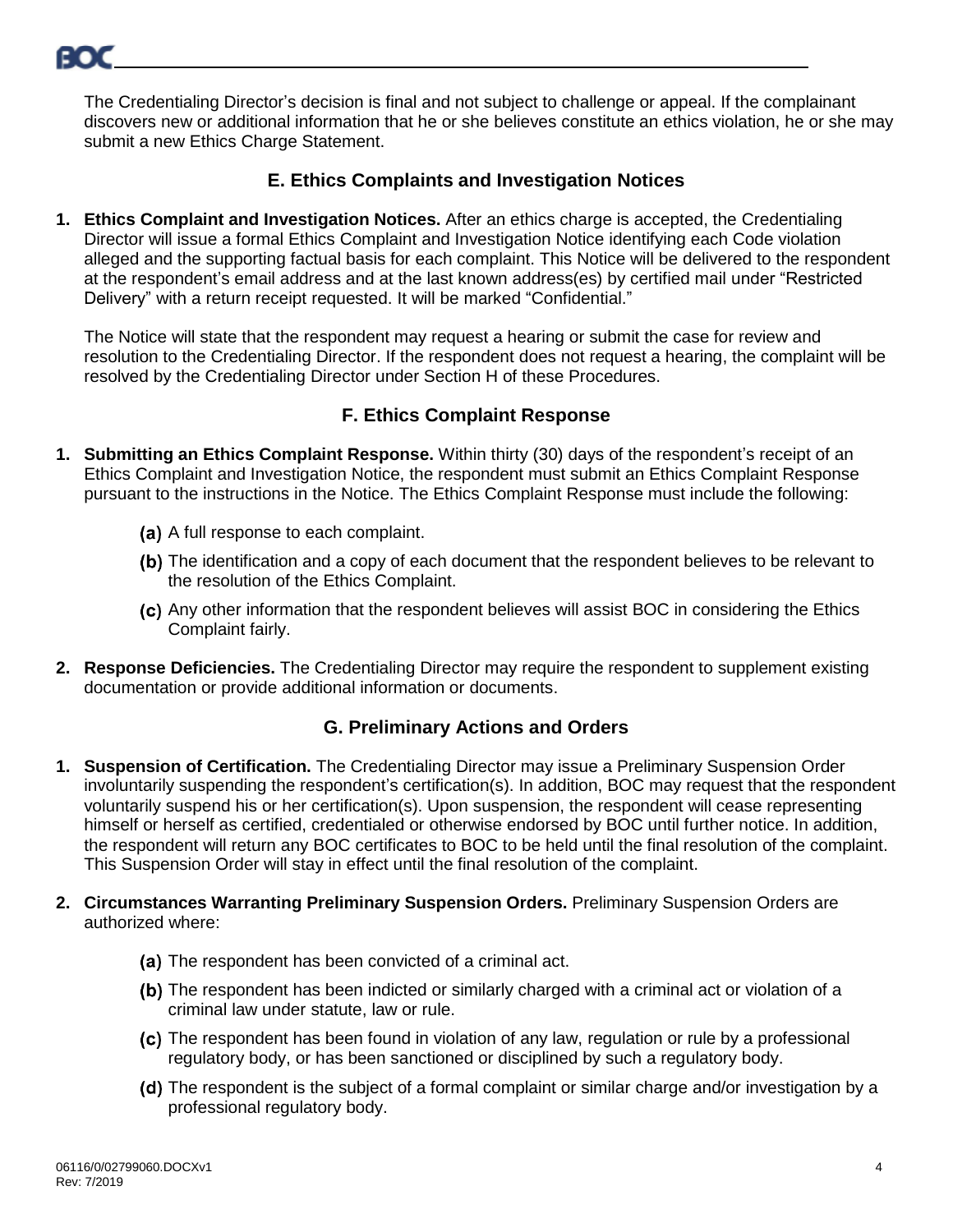- The respondent has been found in violation of an ethics code of a professional association or certifying body.
- (f) The respondent is the subject of a formal complaint or similar charge and investigation by a professional association or certifying body concerning ethics or disciplinary matters.
- The respondent is the subject of litigation or a petition relating to respondent's orthotic/prosthetic practice.
- (h) If the CEO or Credentialing Director determines that the ethics charges constitute a potential danger to public health or safety.
- If the CEO or Credentialing Director determines that the interests of the public or BOC warrant the immediate suspension of the respondent's certification.
- **3. Other Preliminary Orders.** The Credentialing Director may require the respondent to do or to refrain from doing certain acts by Preliminary Order, including the disclosure/submission of documents relevant to review of an ethics investigation. Any Preliminary Order will be reasonably related to the complaint under consideration or to a party's responsibilities under the Code.
- **4. Failure to Comply with Preliminary Orders.** The Credentialing Director may sanction a respondent who fails to comply with a Preliminary Order. The Credentialing Director will consider the severity of the failure to comply and other relevant factors in determining the appropriate sanction (e.g. extending suspension).

#### **H. Complaint Resolution**

- <span id="page-6-0"></span>**1. Credentialing Director Resolution of Complaints.** The Credentialing Director decides all matters in which BOC is not the complainant. The Credentialing Director will resolve the ethics complaint and issue a final Decision and Order.
- **2. BOC as Complainant.** The Peer Review Committee will consider all matters in which BOC is the complainant, or at the request of the Credentialing Director. The Peer Review Committee will resolve the ethics complaint and issue a Final Decision and Order.
- **3. Peer Review Committee.** The Peer Review Committee consists of three to five members, which includes a Chair and Vice Chair appointed by the Board Chair. Two-thirds of members will be considered a quorum to conduct business. Peer Review Committee panel members must not have had a substantial professional relationship with either the complainant or respondent and must not have a conflict of interest with either the complainant (unless the complainant is BOC) or respondent.

#### **I. Hearing**

- <span id="page-6-1"></span>**1. Hearing Chair.** As the case may be, whether the Credentialing Director or the Peer Review Committee is hearing the case, the chair of the hearing hereinafter shall be referred to as the "Hearing Chair."
- **2. Hearing Schedule and Location.** The Hearing date for each ethics case will be scheduled by the Credentialing Director in consultation with the parties involved. Each Hearing will be held at a physical or virtual site determined by the Credentialing Director. If practical, each hearing will be held no less than thirty (30) days and no more than one hundred and twenty (120) days from the receipt of an Ethics Charge Statement by the Credentialing Director. Hearings will not be held prior to the date permitted in these rules in order to permit each party to submit a Response or Reply.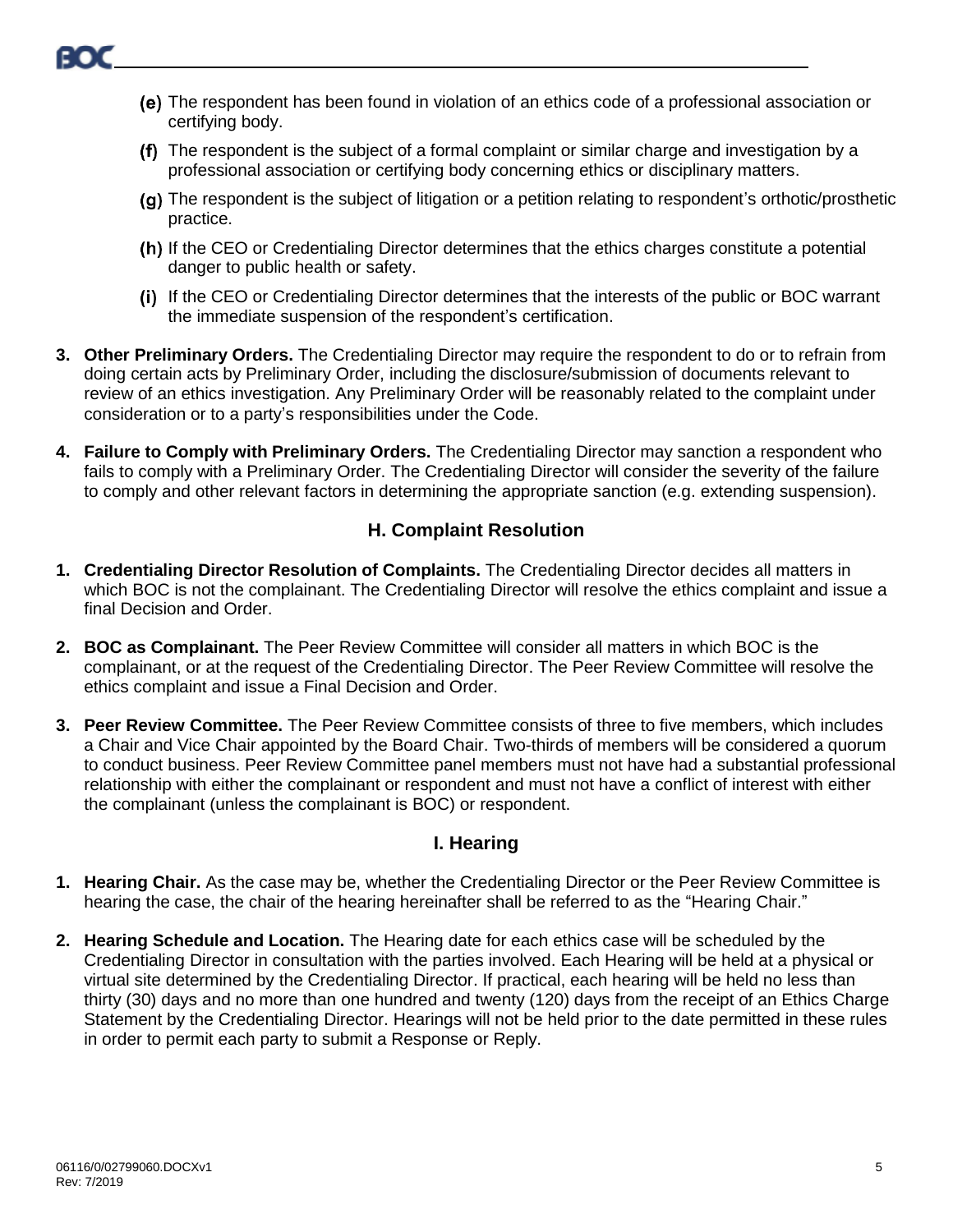- **3. Hearing Notice and Attendance.** The Credentialing Director will notify the Peer Review Committee, the respondent and other appropriate parties of the hearing schedule and location in writing. Each party will be required to indicate the following at least seven (7) days before the hearing:
	- (a) Whether the party wishes to participate in the hearing; if so, the telephone number where the party is to be reached during the hearing.
	- (b) Whether the party intends to appear at or participate in the hearing with an attorney or other representative; if so, the name, address and telephone number of such attorney or representative.
	- Whether the party intends to present witnesses during the hearing; if so, the name, address and telephone number of each witness and a brief summary of the content of each witness's proposed testimony.
	- Whether the party intends to present or offer any documentary information or other written proof during the course of the hearing that has not been previously considered by BOC. If such information is offered, the party must provide a copy of each document.

Consistent with the requirements of these Procedures, the Hearing Chair shall have the sole discretion to determine the manner and extent of hearing participation by each party or other hearing participant, including whether a party or hearing participant shall participate via telephone. Any Ethics Complaint may proceed to a conclusion and decision whether or not the parties are present.

- **4. Postponement of Hearing.** A respondent may request a hearing postponement. This request must be in writing and received by the Credentialing Director at least seven (7) days before the Hearing date or as soon as practical. The Hearing Chair may grant a postponement. Postponement decisions cannot be appealed.
- **5. Participation of BOC Legal Counsel.** Should BOC legal counsel be present during an ethics case hearing, legal counsel shall have the privilege of the floor and may conduct the hearing with the Hearing Chair.
- **6. Responsibilities and Rights of the Parties.** In addition to other responsibilities and rights, the respondent may do, or be required to do, the following:
	- (a) Attend the hearing and be present during the testimony of all witnesses.
	- (b) Present witnesses, written information and argument on his or her behalf.
	- (c) Comply with all orders or directives issued by the Credentialing Director.
- **7. Witnesses.** At the discretion of the Hearing Chair, witnesses may be excluded from the hearing except during the presentation of their testimony.
- **8. Confidentiality/Inclusion of Other Persons.** All hearings are confidential and private. No third parties are permitted without consent of the Hearing Chair.
- **9. Information and Proof Accepted.** The Hearing Chair and Peer Review Committee, as the case may be, will receive and consider all information appearing to be relevant to an ethics complaint, including any information that may be helpful for a complete understanding of the case. Objections relating to relevance of information and similar issues will be decided by the Hearing Chair.
- **10. Record of the Hearing.** A taped, written, or summary record of the Hearing may be made by a BOC representative, stenographer/recorder, or similarly appointed person; however, no taped, video or other electronic recording of the Hearing will be permitted unless specifically authorized by the Hearing Chair. Off-the-record conversation may be requested by parties and will not be a part of the hearing record.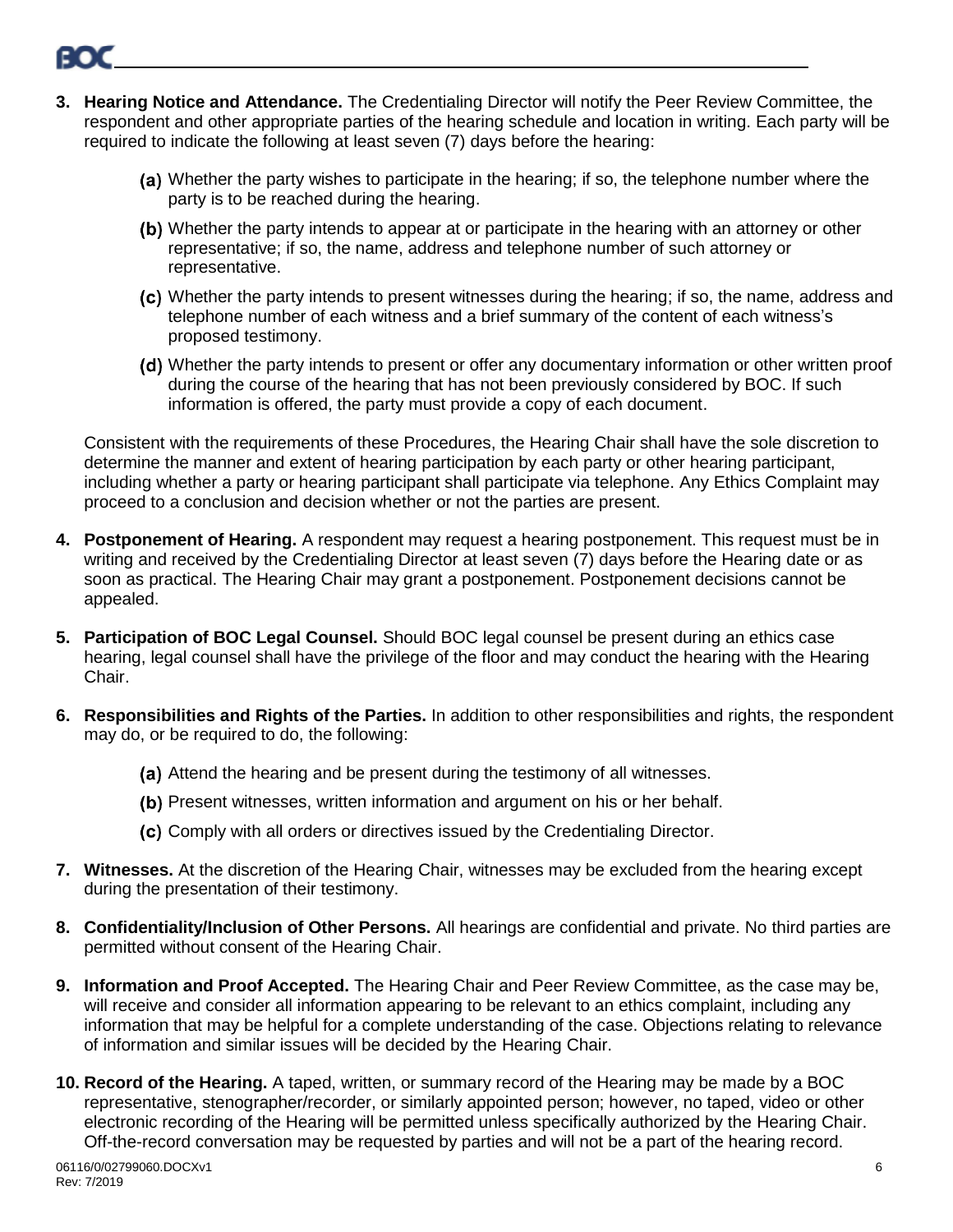

- **11. Hearing Expenses.** Parties will be responsible for their expenses associated with the case. Should a party request a written transcript or recording copy of the hearing, a reasonable fee will be assessed for preparation. BOC bears the cost of the hearings and investigations that are performed by BOC representatives. Requests for audio or written transcripts shall be made to the Credentialing Director and may be denied at his or her sole discretion and such decisions cannot be appealed.
- **12. Closing of the Hearing Record.** The hearing record will be closed following the conclusion of the hearing. Any party, including the Hearing Chair, may request that the record remain open for the purpose of receiving additional documentary information and similar evidence. The Hearing Chair may deny requests to keep records open and such decisions cannot be appealed.

#### **J. Hearing Chair Decisions and Orders**

- <span id="page-8-0"></span>**1. Decision and Order.** At the direction of the Hearing Chair, BOC will prepare a Decision and Order within thirty (30) days of the closing of the case record or as soon thereafter as practical. The Decision and Order shall be delivered to the respondent. In the sole and absolute discretion of BOC, the Credentialing Director may make the Decision and Order available to third parties, including the complainant.
- **2. Contents of the Decision and Order.** The following information will be included in the Ethics Case Decision and Order:
	- (a) A summary of the case, including the positions of the parties.
	- (b) A summary of all relevant factual findings based on the record.
	- (c) A final ruling on each Code violation charged.
	- (d) A statement of any disciplinary action(s) and/or sanction(s) issued.
	- Any other material that the Credentialing Director or Peer Review Committee determines to be appropriate.

#### **K. Disciplinary Actions**

- <span id="page-8-1"></span>**1. Disciplinary Actions Available.** When a respondent has been found to have violated one or more provisions of the Code, the Hearing Chair may issue and order one or more of the following disciplinary and remedial actions:
	- (a) A recommendation to the Board of Directors that the Certificant/Candidate be ineligible for recertification or certification and that any reapplication of the respondent for BOC certification be denied.
	- (b) A requirement that the respondent take corrective action(s).
	- (c) A private reprimand and censure of the respondent concerning the Code violation(s).
	- (d) The imposition of a term of certification probation for any period up to three (3) years, which may include conditions on the respondent's conduct during that period, such as the condition that the respondent be monitored with respect to professional activities.
	- The suspension of any BOC certification held by the respondent for a period of not more than two (2) years, which shall include the requirements that the respondent return to BOC all original or copied certification-related materials for the suspension period and immediately stop any and all professional identification or affiliation with BOC during the suspension period.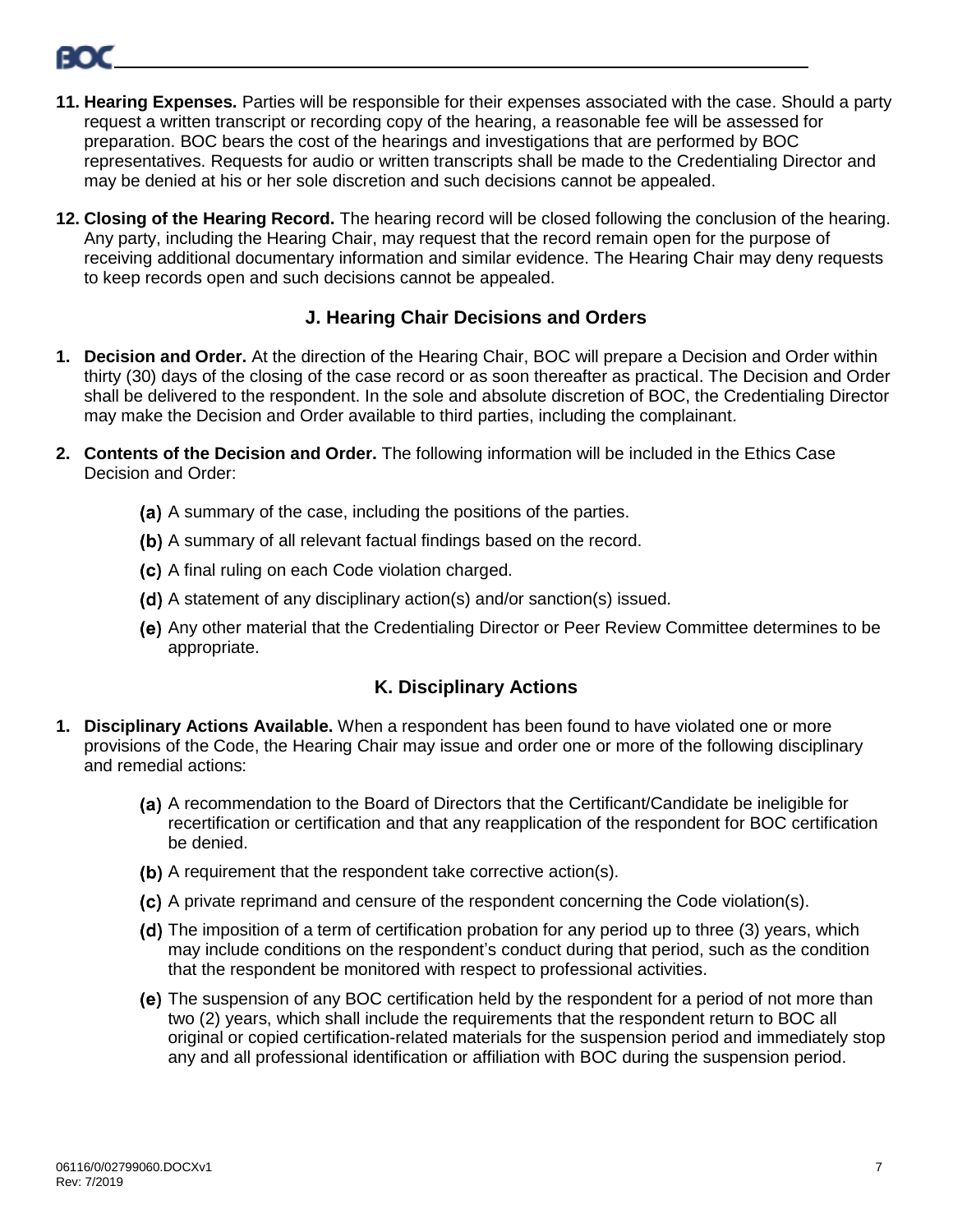- The revocation of any BOC certification held by the respondent, which shall include the requirements that the respondent return to BOC all original or copied certification-related materials and stop immediately any and all professional identification or affiliation with BOC.
- (g) Any other sanction deemed reasonable and appropriate by BOC.
- **2. Referral and Notification Actions.** The Credentialing Director may notify appropriate government or professional bodies of any final disciplinary action taken against a respondent by sending a copy of the Decision and Order issued by the Credentialing Director, the Peer Review Committee, or the Board Chair. Such notification may be sent by the Credentialing Director at any point after the time period for the respondent to appeal an adverse decision has lapsed. The Credentialing Director will not notify governmental and professional bodies until after a final ruling on the case has been made, if necessary. During an appeal period, the Credentialing Director may respond to inquiries concerning ethics cases and may indicate the existence of such proceedings.
- **3. Publication of Disciplinary Action.** Following the expiration of any appeal rights and upon case closure, the Credentialing Director may publish or release a final ethics Decision and Order. Any party or interested individual may request publication of any final decision, consistent with these Procedures. However, the Credentialing Director may deny such requests and such decisions cannot be appealed. BOC will not be subject to any actions as a result of releasing or not releasing such information.

#### **L. Appeals of Credentialing Director Decisions**

<span id="page-9-0"></span>In the event that the respondent appeals the decision of the Credentialing Director, the Peer Review Committee will meet either in person, by telephone or by other means to consider that appeal. The Committee will consider it within the times set forth below. If the Peer Review Committee upholds the decision of the Credentialing Director, the matter will be considered final and no other appeal will be permitted.

#### **M. Appeals of Peer Review Committee Decisions**

<span id="page-9-1"></span>In the event that the respondent appeals the hearing decision of the Peer Review Committee, the Chair of the BOC Board of Directors may appoint members to the committee to consider the merits of and resolve all appropriate appeals concerning hearing decisions of the Peer Review Committee. If an appeal is accepted, it follows the process noted in these Procedures; if the appeal is denied, the Decision and Order of the Peer Review Committee stands.

- **1. Time Period for Appeals to the Board Chair.** Within thirty (30) days of the receipt of the Decision and Order, the respondent may appeal all or a portion of the Decision and Order, as the case may be, to the Peer Review Committee or the BOC Board Chair pursuant to this Section. Any appeals received beyond this time period will not be reviewed or considered by the Board Chair.
- **2. Grounds for Appeal to the Board Chair.** An adverse Decision of the Peer Review Committee may be reversed or otherwise modified by the Board Chair. However, the grounds for appeal of an adverse decision are strictly limited to the following:
	- **Procedural Error:** The Credentialing Director or Peer Review Committee misapplied a Procedure contained in these rules and prejudiced the respondent.
	- **New or Previously Undiscovered Information:** Following the closing of the hearing record, the respondent has located relevant information that was not previously in his or her possession, that was not reasonably available prior to closure of the record, and could have affected the Credentialing Director or Peer Review Committee Decision.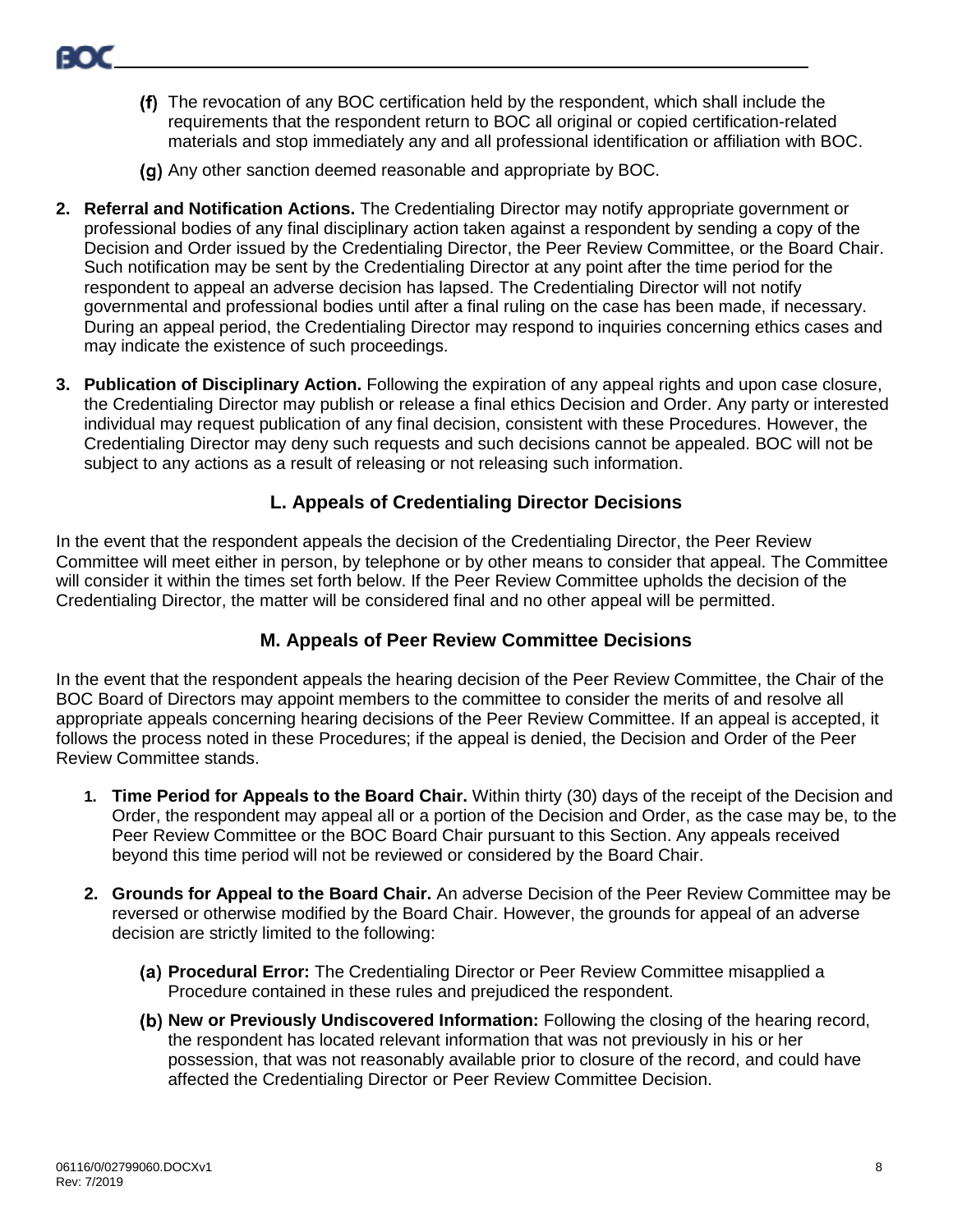- **Misapplication of the Code:** The Credentialing Director or Peer Review Committee Decision has misapplied the provisions of the Code and the misapplication prejudiced the respondent.
- **Contrary to the Information Presented:** The Credentialing Director or Peer Review Committee Decision is contrary to the substantial information provided in the record.
- **3. Contents of Appeal / Letter of Appeal.** In order to complete an appeal to the Board Chair under this Section, the respondent must submit a letter or other document to the Board Chair in care of the Credentialing Director, within the prescribed time period, which contains the following information and material:
	- (a) The ethics case name, case number, whether the case was decided by the Credentialing Director or the Peer Review Committee, and the date of the Decision.
	- A statement of the grounds for the appeal under Subsection M.3, above and a complete explanation of the reasons that the respondent believes that the Decision should be reversed or otherwise modified.
	- Accurate, complete copies of any material that supports the respondent's appeal.
- **4. Appeal Deficiencies.** The Board Chair may require the respondent to clarify, supplement or amend an appeal submission.
- **5. Optional Response to Appeal Letter.** Within thirty (30) days of the receipt of a respondent's appeal, the complainant may be invited to submit to the Board Chair a Response to the Appeal by letter or similar document. If requested and submitted, this Response must fully explain any objections that the complainant has concerning the appeal.
- **6. Board Chair.** Within sixty (60) days after the submission of a complete appeal, or as soon after as practical, the Board Chair will issue an Appeals Decision and Order stating and explaining the outcome of the appeal. With respect to each appeal, the Board Chair Decision and Order may include the following:
	- (a) A summary of any relevant portions of the Decision and Order.
	- (b) A summary of any relevant procedural or factual findings made by the Board Chair.
	- (c) The ruling(s) and decisions with respect to each matter under appeal.
	- (d) The Board Chair's final Order affirming, reversing, amending or otherwise modifying any portion of the Decision and Order, including any disciplinary or remedial action or sanction.

Copies of the Board Chair's Decision and Order shall be sent to the respondent via U.S. mail with a return receipt requested or via another appropriate delivery method.

#### **N. Finalizing and Closing Ethics Cases**

- <span id="page-10-0"></span>**1. Events That Will Cause Closure of an Ethics Case.** An ethics case will be closed and all proceedings ended when any of the following occur:
	- (a) Following the expiration of any appeal rights, the ethics case has not been accepted and the charges have been rejected as the basis for an Ethics Complaint and Investigation pursuant to these rules.
	- Following the expiration of any appeal rights, a final Decision has been issued by the Credentialing Director, the Peer Review Committee, or the Board Chair pursuant to these Procedures.